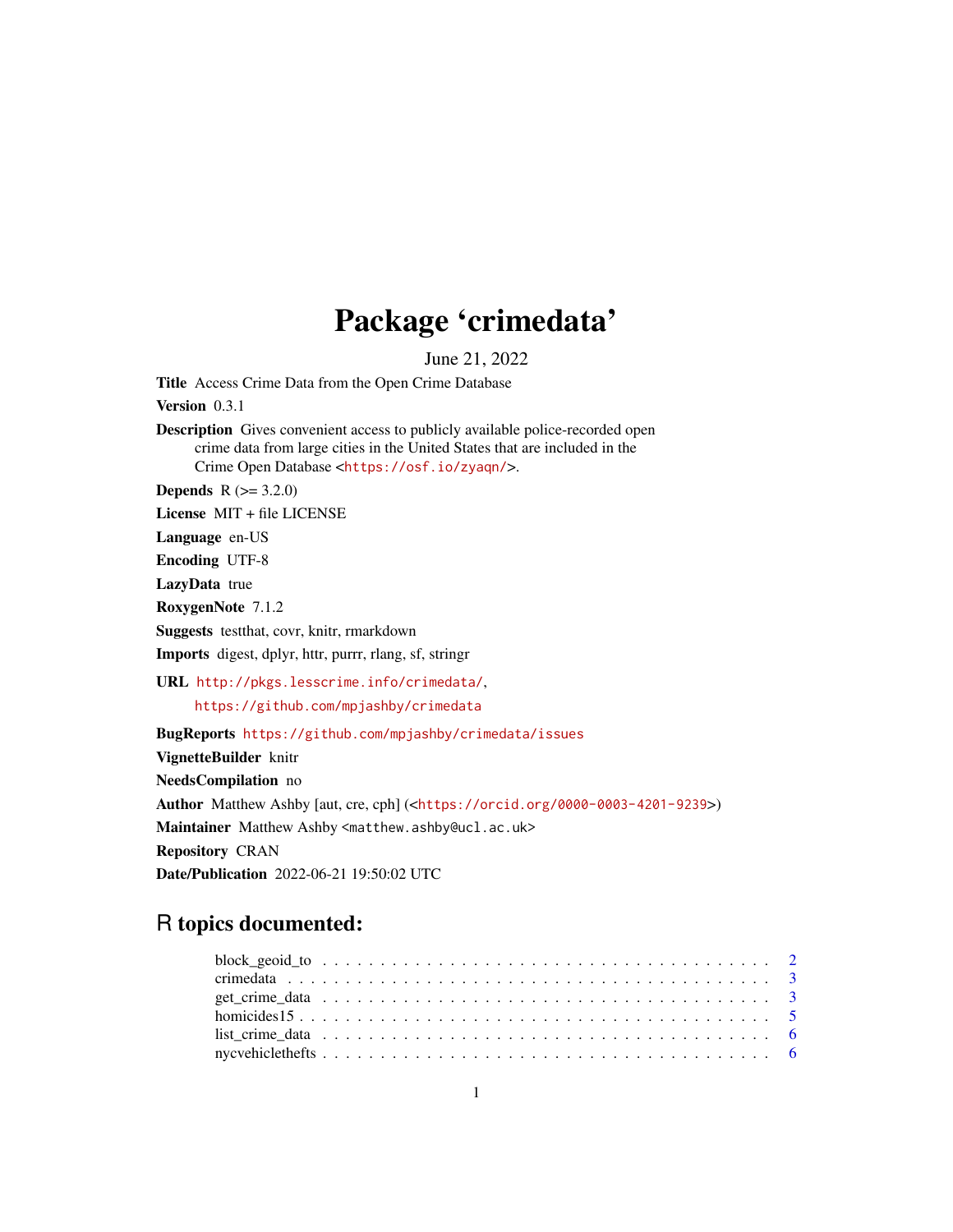#### <span id="page-1-0"></span>**Index** [8](#page-7-0) **8**

block\_geoid\_to *Convert Census Block GEOIDs*

#### Description

Convert the GEOID of a 2016 US Census block to the name or GEOID for the corresponding state, county, tract or block group.

#### Usage

block\_geoid\_to(geoid, to, name = FALSE) block\_geoid\_to\_state(geoid, name = TRUE) block\_geoid\_to\_county(geoid, name = TRUE) block\_geoid\_to\_tract(geoid)

block\_geoid\_to\_block\_group(geoid)

#### Arguments

| geoid | A character vector of 15-digit US Census block GEOIDs.                          |
|-------|---------------------------------------------------------------------------------|
| to    | One of "state", "county", "tract", "block group" or (as an alias) "blockgroup". |
| name  | Should the function return the state/county name rather than FIPS code?         |

## Details

For details of the format of US Census GEOIDs, see [https://www.census.gov/programs-survey](https://www.census.gov/programs-surveys/geography/guidance/geo-identifiers.html)s/ [geography/guidance/geo-identifiers.html](https://www.census.gov/programs-surveys/geography/guidance/geo-identifiers.html).

## Value

A character vector of GEOIDs or names.

#### Examples

```
block_geoid_to("360810443021005", to = "county", name = TRUE)
```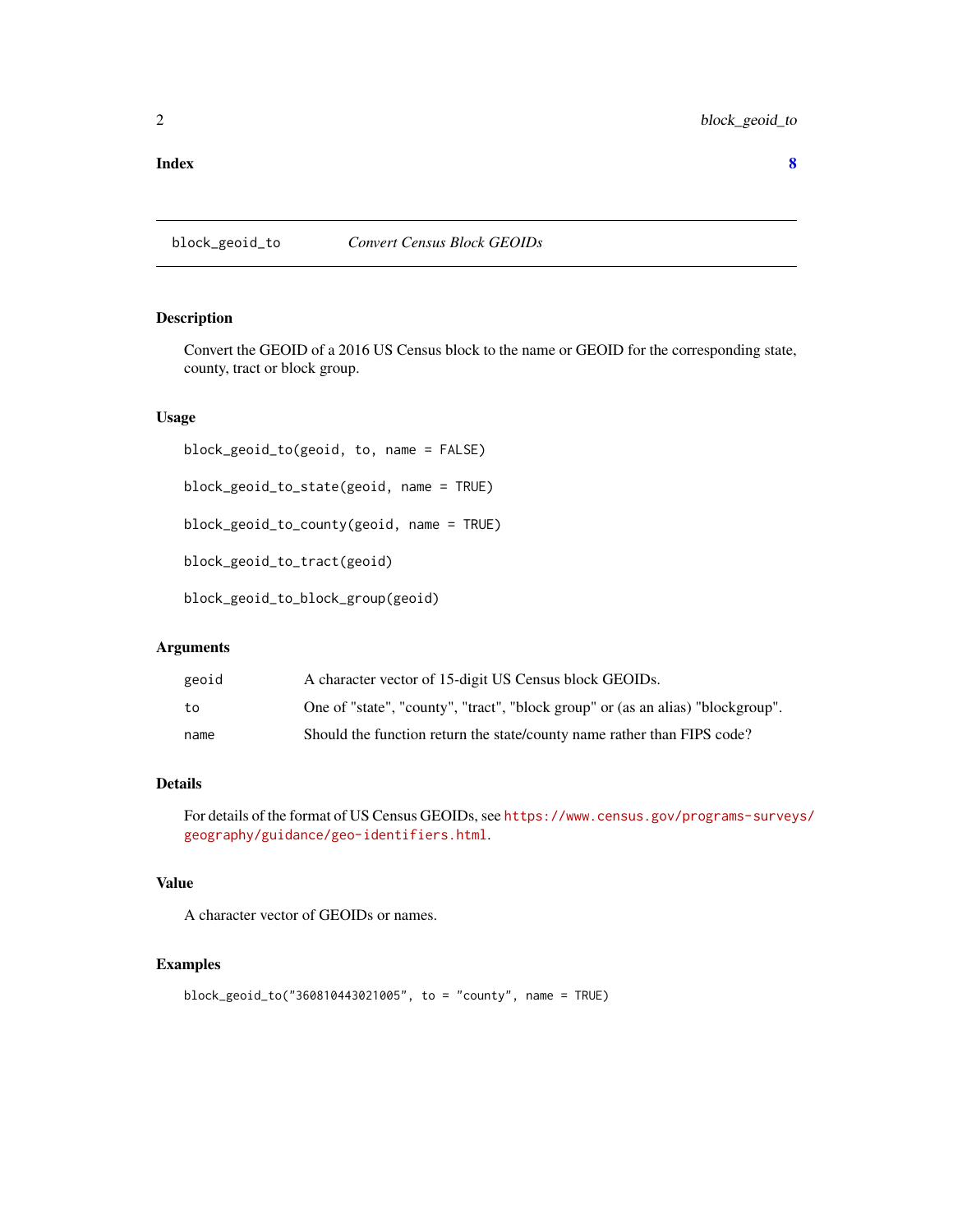<span id="page-2-0"></span>

#### Description

Access incident-level crime data from the Open Crime Database

#### Crime Open Database

The Crime Open Database (CODE) is a service that makes it convenient to use crime data from multiple US cities in research on crime. All the data are available to use for free as long as you acknowledge the source of the data.

For more about CODE data, see <https://osf.io/zyaqn/>.

#### Accessing the data

To access CODE data, call [get\\_crime\\_data](#page-2-1). Data are returned as a 'tidy' tibble with each row corresponding to one recorded crime.

#### Chicago data license

This site provides applications using data that has been modified for use from its original source, <https://www.chicago.gov/>, the official website of the City of Chicago. The City of Chicago makes no claims as to the content, accuracy, timeliness, or completeness of any of the data provided at this site. The data provided at this site is subject to change at any time. It is understood that the data provided at this site is being used at one's own risk.

<span id="page-2-1"></span>get\_crime\_data *Get Data from the Open Crime Database*

#### Description

Retrieves data from the Open Crime Database for the specified years. Latitude and longitude are specified using the WGS 84 (EPSG:4326) co-ordinate reference system.

#### Usage

```
get_crime_data(
 years = NULL,
  cities = NULL,
  type = "sample",
  cache = TRUE,quiet = FALSE,output = "tb1")
```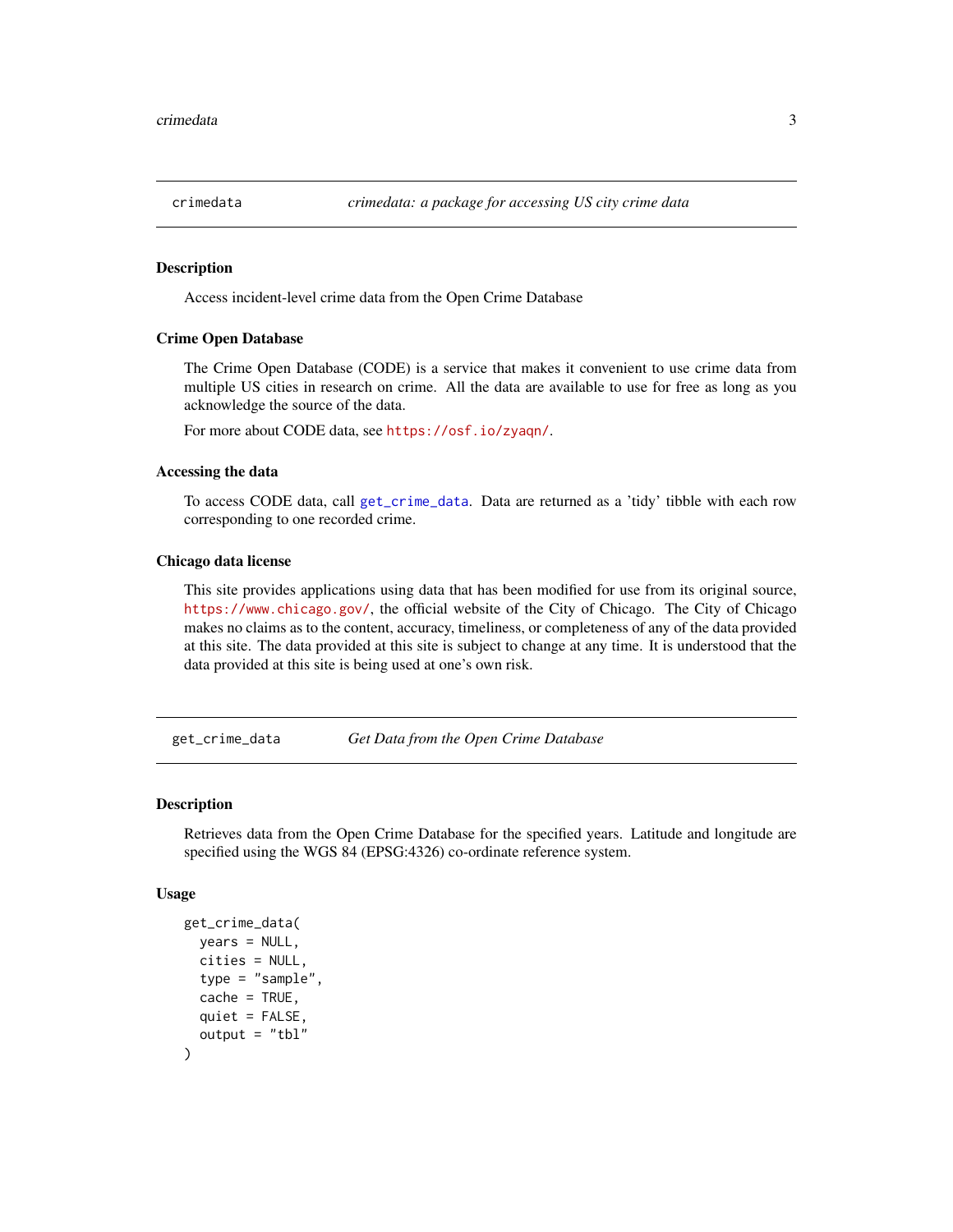#### **Arguments**

| years  | A single integer or vector of integers specifying the years for which data should<br>be retrieved. If NULL (the default), data for the most recent year will be re-<br>turned. |
|--------|--------------------------------------------------------------------------------------------------------------------------------------------------------------------------------|
| cities | A character vector of city names for which data should be retrieved. Case insen-<br>sitive. If NULL (the default), data for all available cities will be returned.             |
| type   | Either "sample" (the default), "core" or "extended".                                                                                                                           |
| cache  | Should the result be cached and then re-used if the function is called again with<br>the same arguments?                                                                       |
| quiet  | Should messages and warnings relating to data availability and processing be<br>suppressed?                                                                                    |
| output | Should the data be returned as a tibble by specifying "tbl" (the default) or as a<br>simple features (SF) object using WGS 84 by specifying "sf"?                              |

#### Details

By default this function returns a one-percent sample of the 'core' data. This is the default to minimize accidentally requesting large files over a network.

Setting type  $=$  "core" retrieves the core fields (e.g. the type, co-ordinates and date/time of each offense) for each offense. The data retrieved by setting type = "extended" includes all available fields provided by the police department in each city. The extended data fields have not been harmonized across cities, so will require further cleaning before most types of analysis.

Requesting all data (more than 17 million rows) may lead to problems with memory capacity. Consider downloading smaller quantities of data (e.g. using type = "sample") for exploratory analysis.

Setting output = "sf" returns the data in simple features format by calling  $sf::st_as_sf(..., crs)$  $sf::st_as_sf(..., crs)$  $= 4326$ , remove = FALSE)

#### Value

A tibble containing data from the Open Crime Database.

## Examples

```
# Retrieve a 1% sample of data for specific years and cities
get_crime_data(
 years = 2016:2017,
 cities = c("Tucson", "Virginia Beach"),
 quiet = TRUE
)
```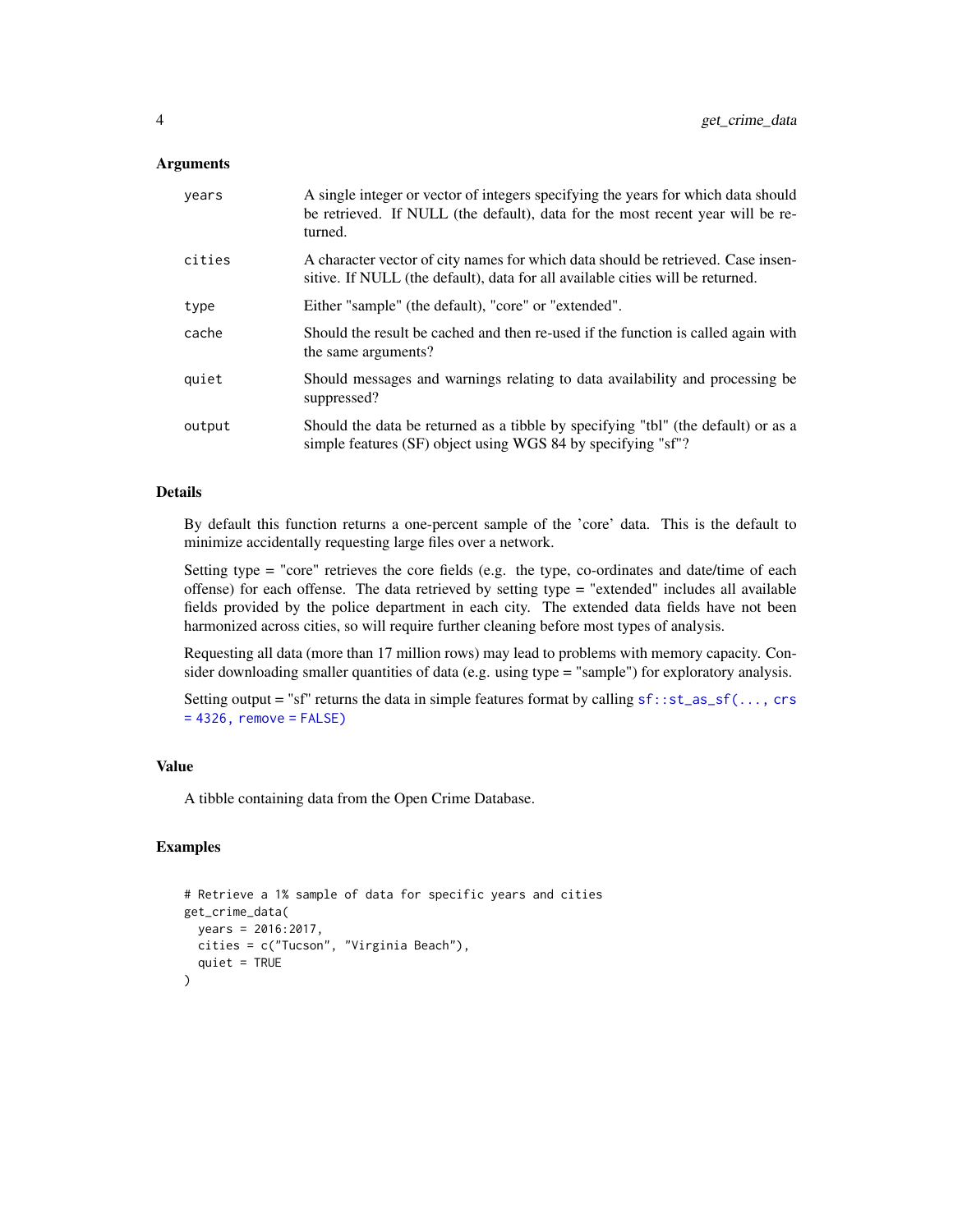#### <span id="page-4-0"></span>**Description**

Dataset containing records of homicides in nine large US cities in 2015, obtained from the [Crime](https://osf.io/zyaqn/) [Open Database.](https://osf.io/zyaqn/)

#### Usage

homicides15

## Format

A tibble with 1,922 rows and 15 variables:

uid an integer unique identifier for the offense city\_name name of the city in which the crime occurred offense\_code offense code, modified from the FBI NIBRS offense code offense\_type offense type name date\_single date (and, in most cases, time) of the offense address approximate address of the offense\* longitude approximate longitude latitude approximate latitude location\_type type of location\* location\_category category of location type\* fips\_state two-digit FIPS state code (possibly with leading zero) fips\_county three-digit FIPS county code (possibly with leading zero) tract six-digit code for 2016 census tract block\_group one-digit code for 2016 census block group block four-digit code for 2016 census block

## Details

More details of the data format are available on the [Crime Open Database website.](https://osf.io/zyaqn/wiki/home/) Variables marked \* are only available for some of the data, due to limitations in the data published by some cities.

The variables in this dataset mirror those obtained by calling get\_crime\_data(type = "core"), except that some fields have been removed because they are redundant (e.g. if they have the same value for all rows in this dataset).

#### Source

<https://osf.io/zyaqn/>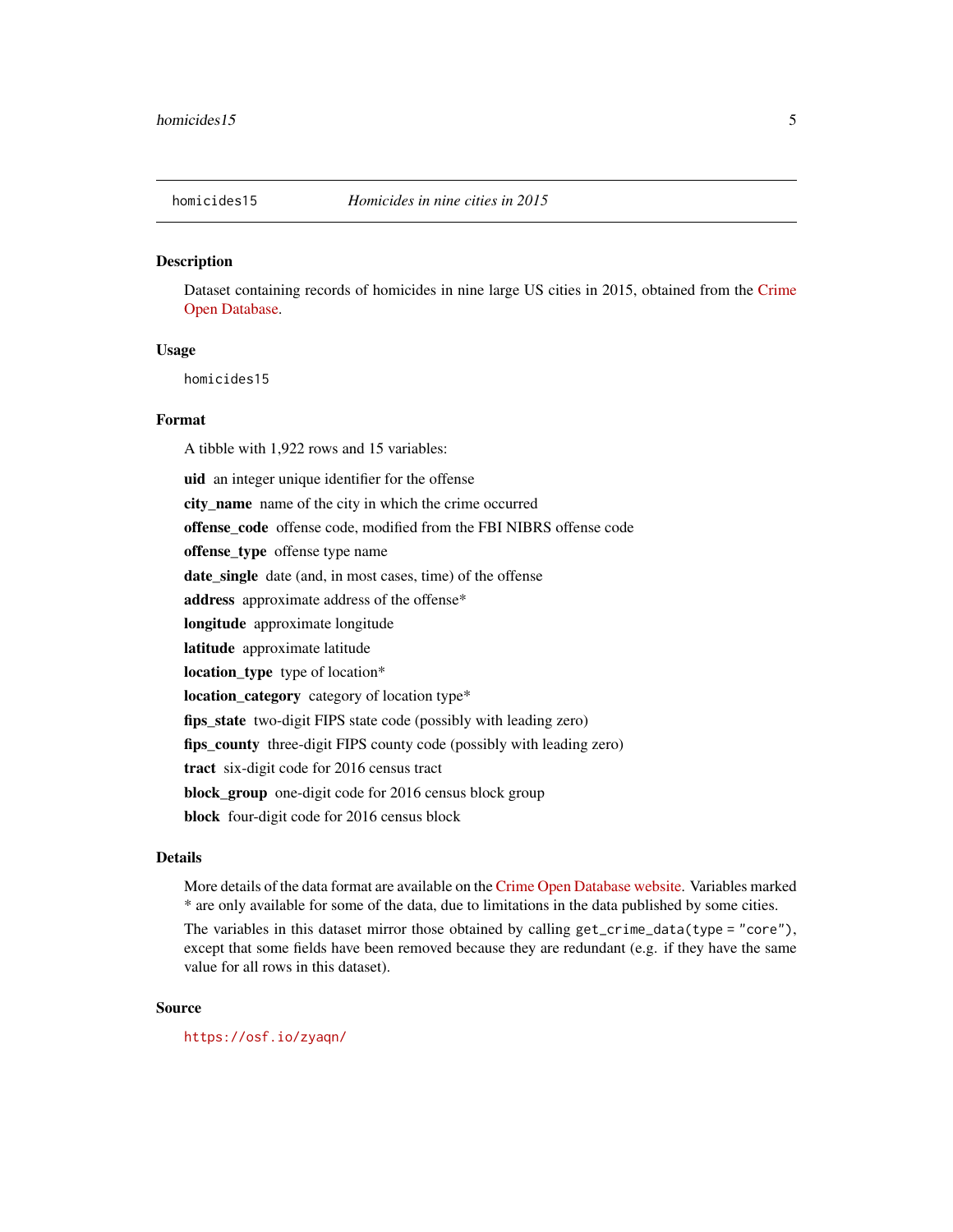<span id="page-5-0"></span>

#### Description

Get a tibble showing what years of crime data are available from which cities in the Open Crime Database.

#### Usage

list\_crime\_data(quiet = FALSE)

## Arguments

quiet Should messages and warnings relating to data availability and processing be suppressed?

## Value

A tibble

#### Examples

list\_crime\_data()

nycvehiclethefts *Thefts of motor vehicles 2014 to 2017*

## Description

Dataset containing records of thefts of motor vehicles in New York City from 2014 to 2017, obtained from the [Crime Open Database.](https://osf.io/zyaqn/)

## Usage

nycvehiclethefts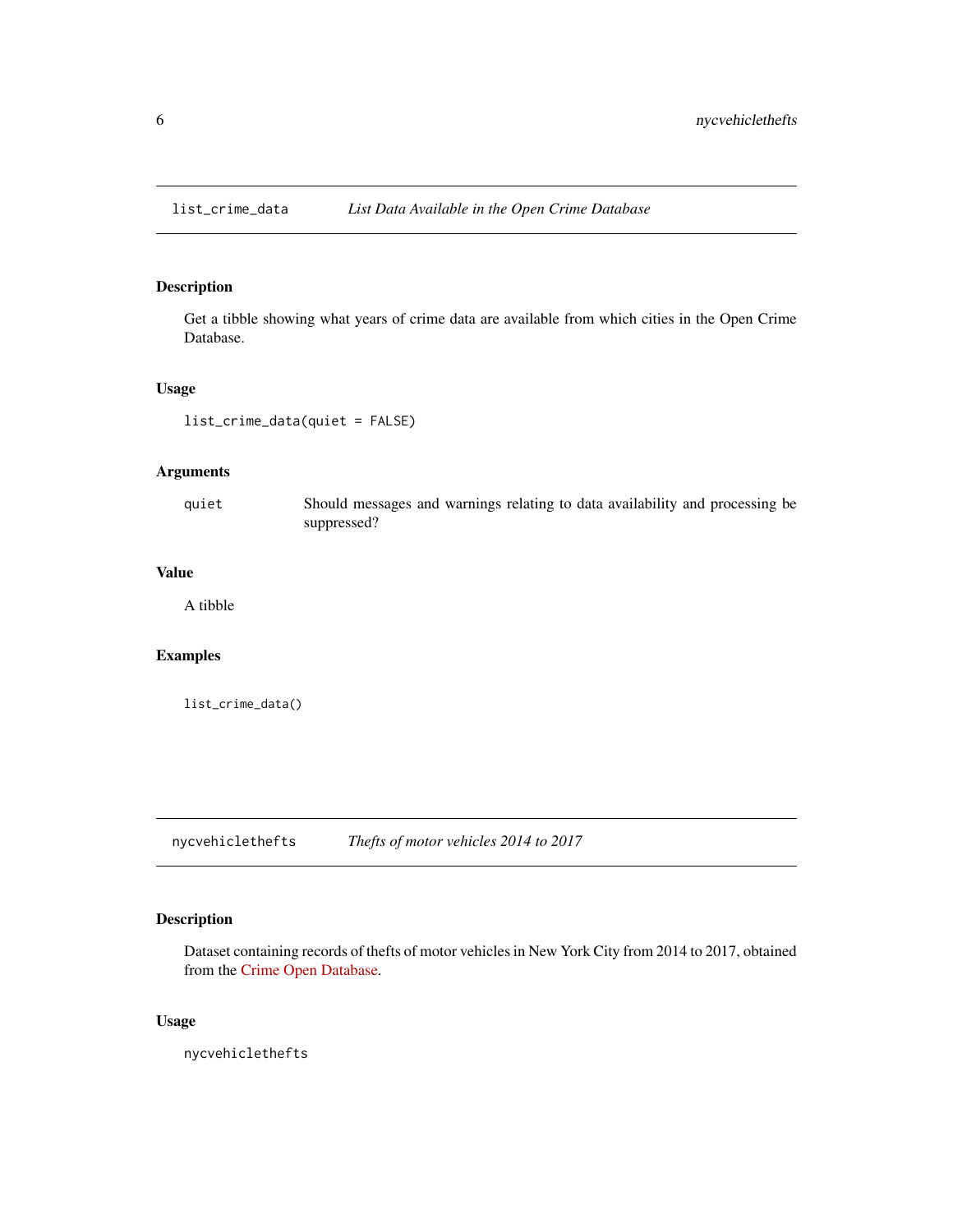#### nycvehiclethefts 7

## Format

A tibble with 35,746 rows and 13 variables:

uid an integer unique identifier for the offense

date\_single date (and, in most cases, time) half-way between the first and last possible dates at which the offense could have occurred

date\_start first possible date (and, in most cases, time) at which the offense could have occurred

date\_send last possible date (and, in most cases, time) at which the offense could have occurred longitude approximate longitude

latitude approximate latitude location\_type type of location\*

location\_category category of location type\*

fips\_state two-digit FIPS state code (possibly with leading zero)

fips\_county three-digit FIPS county code (possibly with leading zero)

tract six-digit code for 2016 census tract

block\_group one-digit code for 2016 census block group

block four-digit code for 2016 census block

#### Details

More details of the data format are available on the [Crime Open Database website.](https://osf.io/zyaqn/wiki/home/) Variables marked \* are only available for some of the data, due to limitations in the data published by some cities.

The variables in this dataset mirror those obtained by calling get\_crime\_data(type = "core"), except that some fields have been removed because they are redundant (e.g. if they have the same value for all rows in this dataset).

#### Source

<https://osf.io/zyaqn/>